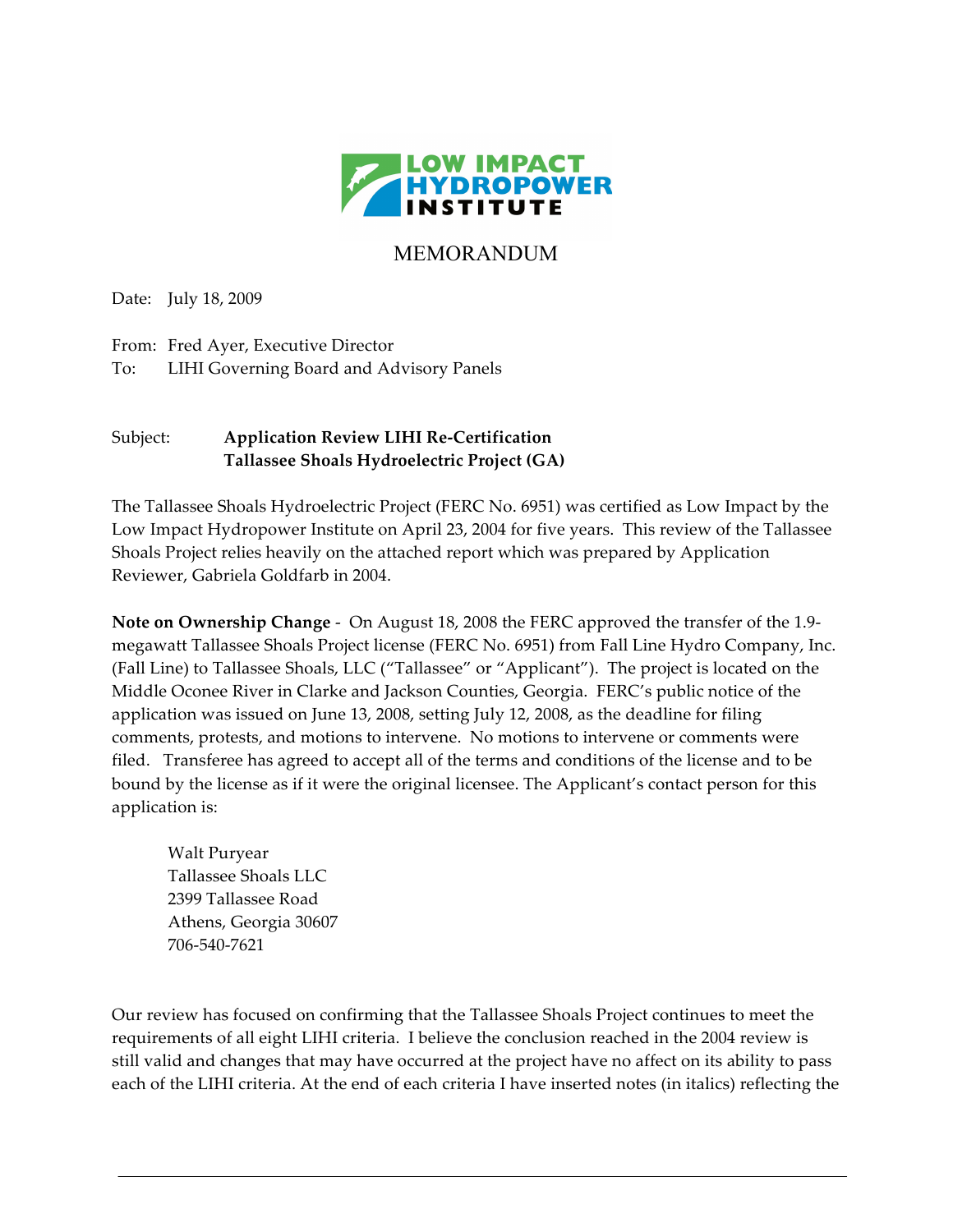results of this re-certification review. I have also summarized Gabriela's 2004 conclusions and my update for each of the eight criteria.

**Flow** – Because the facility is not operating, all flows are going through gated structures or over the dam, exceeding the required minimum bypass flow of 70 cubic feet per second (cfs). An assessment of operational compliance cannot be made until the project is once again in service.

*Update: (2/25/09) LIHI issued a request for comments regarding the eligibility of the project for recertification and the US Fish and Wildlife Service (USFWS) in an April 25, 2009 letter, noted a typographical error in our notice which stated that the minimum required flow was 58cfs., which was incorrect. The correct minimum flow is 70cfs, and this was confirmed by the Applicant.* 

*The Tallassee Shoals project has two turbine/generators: a fixed Kaplan 100kw unit installed within the dam and an adjustable Kaplan 2.3 MW unit located several hundred yards downstream. As of February 2009, the 2.3 MW turbine is operational, but limited to 500KW output as the runner blade adjustment is not functioning. Repair will be performed during the summer low flow months. The 100KW unit is in the process of being rebuilt and is scheduled to be fully operational by mid-summer 2009. In the interim, the Applicant maintains a one-inch flow over dam to ensure 70cfs flow in the area between the dam and tailrace.* 

**Water Quality** – A March 25, 2004 letter from the GDNR states that the facility "meets necessary water quality standards." The designated use is "fishing."

The waters in the project area are "identified as failing to meet water quality standards for fecal coliform bacteria" and are included on the state's Clean Water Act Section 303(d) list according to GDNR's March 25, 2004 letter. GDNR stated in its March 25, 2004 letter that the facility is not a cause of the failure to meet water quality standards.

*Update: (6/10/09) I called Keith Parsons, author of the 2004 water quality letter and left a message regarding the Tallassee Shoals Project.* 

*Update: (6/11/09) I left a second message for Keith Parsons.* 

*Update: (6/15/09) I had a good conversation with Keith and asked him if there was anything changed that would affect the determination he made in his March 25, 2004 letter which states that the facility "meets necessary water quality standards." The designated use is "fishing." Also whether the waters in the project area are "identified as failing to meet water quality standards for fecal coliform bacteria" and are included on the state's Clean Water Act Section 303(d) list. GDNR stated in its March 25, 2004 letter that the facility is not a cause of the failure to meet water quality standards. Keith said there was nothing he could think of that would change the determination made in his 2004 letter, particularly if the project was run-of-river and the project passed the 70cfs minimum flow.*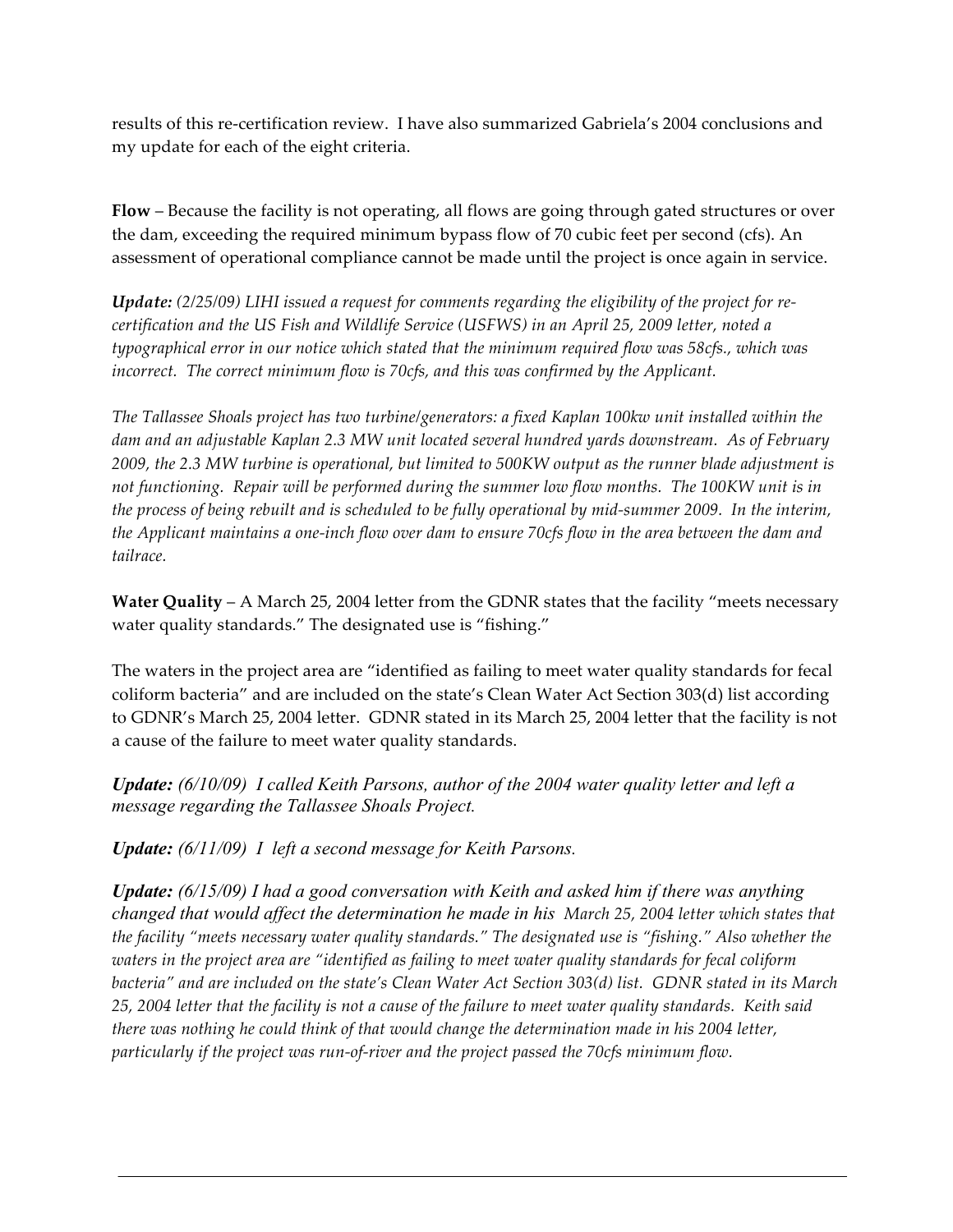**Fish Passage and Protection -** There are no mandatory fish passage prescriptions for upstream and downstream passage of anadromous and catadromous fish. In discussions and written correspondence both federal and state natural resource agency staff agreed that the presence on the main stem of the Oconee River of preexisting large hydroelectric facilities and reservoirs that block passage to the Middle Oconee River explain why fish passage was not raised as an issue in the licensing of the facility.

FWS in its April 2, 2004 letter indicated that the historic range of the catadromous American eel would likely have included the facility area, but that large hydroelectric facilities downstream of the project were responsible for blocking passage.

At present there are no prescriptions for upstream or downstream passage of riverine fish. However, as implementation of robust redhorse recovery efforts move forward, the Middle Oconee may be identified as a location suitable for reintroduction of this fish. It is unknown whether resource agencies will deem fish passage desirable or necessary. Little is known about the species' migratory habits.

There are no resource agency recommendations or FERC license requirements relating to fish entrainment protection.

*Update: (2/25/2009) LIHI received a letter from the US Fish and Wildlife Service (USFWS) which updates issues of concern and confirms that nothing that affects the certifiablity of the project has changed since they commented in 2004. The issues discussed in their letter includes: River Flows, Fish Passage and Protection, and Threatened and Endangered Species. The USFWS recommends that the Applicant continue to submit documentation relating to the status of the robust redhorse and American shad recovery activities as they may or may not affect the facility*

*Update: 6/10/2009 – Mr. Biagi, Fisheries Chief, GDNR*, *said that from what he knew not much had changed. He reiterated and confirmed his earlier comments regarding American eel and their ability to get by a Tallassee sized dam without passage. He agreed that it would be a good idea to have the Applicant continue to monitor the Robust redhorse recovery effort.*

*Update: 6/10/2009 – According to Jimmy Evans, GDNR's robust redhorse expert, the robust redhorse Management Plan is about "95% Complete." The Plan has objectives regarding restoration efforts of the robust redhorse one of which is a stocking program that would put ready to spawn adults from other rivers in the stretch of river between Tallassee Shoals and the next downstream dam. Should the stocking program be successful, it is possible that there would be fish passage requirements. JimmyEvans felt that stocking would be likely to occur in the next 5 years. He felt it would be a good idea to have the Applicant check in with the GDNR, specifically with Jimmy, as they had done over the last five years. I said that I would recommend continuing the condition that the Board had required during the initial certification application.*

**Watershed Protection** - There are no resource agency recommendations or FERC license requirements relating to watershed protection.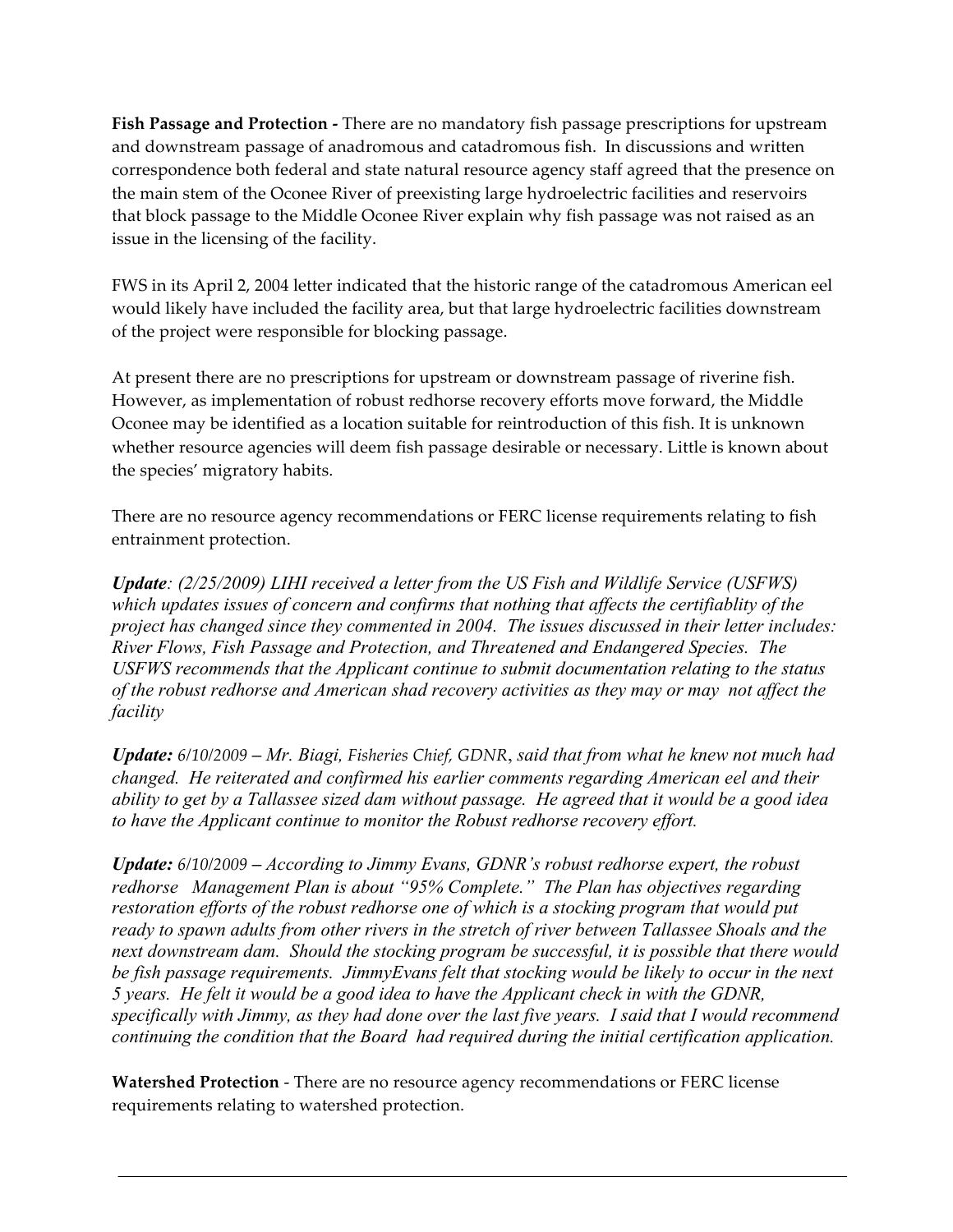### *Update: No change*

**Threatened and Endangered Species** - In its April 2, 2004 letter FWS stated that "[t]here are no federally-listed aquatic species in the project area." FWS staff have not yet responded to a request for confirmation that there are no non-aquatic listed species in the project area, or that any such species would not be adversely affected by the facility. Any additional information received on this issue will be presented to the LIHI Governing Board at its meeting to consider certification of this facility.

*Update: (2/25/2009) LIHI received a letter from the US Fish and Wildlife Service (USFWS) which had the following comments regarding T&E species:* 

*The Service would not expect the continuing operations of this existing project to affect federallylisted species in Clarke and Jackson Counties, Georgia. However, the State-listed Altamaha shiner (Cyprinella xaenura) is currently found in Clarke County. The Georgia Department of Natural Resources (770.918.6411) can be contacted for more information regarding this species.*

*Update: (7/14/09) LIHI sent a note to GDNR asking about this shiner's presence in the project area and the impact of the project. We received the following letter:*

*Yes, we can confirm the presence of the Altamaha Shiner in the Middle Fork Oconee River. It is known from very recent collections both upstream and downstream of the project site. Since the Altamaha Shiner is persisting downstream of the dam, I don't believe that continued operation of the project will negatively affect this species. The dam is almost certainly a barrier to movement for the species and results in population fragmentation. However, given other barriers in the system and the lack of info on the ecology and population structure of the Altamaha Shiner, this is really only a theoretical impact at this point.* 

*I am attaching a species account for the Altamaha shiner from our website, just as an FYI.*

*http://georgiawildlife.dnr.state.ga.us/assets/documents/gnhp/cyprinella\_xaenura.pdf*

*Thanks for coordinating with us, Brett Albanese, Ph.D. Georgia Department of Natural Resources* Nongame Conservation Section Wildlife Resources Conservation Center

**Cultural Resources** – GDNR's Historic Preservation Division confirmed in a March 5, 2004 letter that "no historic properties or archaeological resources that are listed or eligible for listing in the National Register of Historic places will be affected by this undertaking." FERC license provisions were limited to requirements associated with cultural resource protection during facility construction.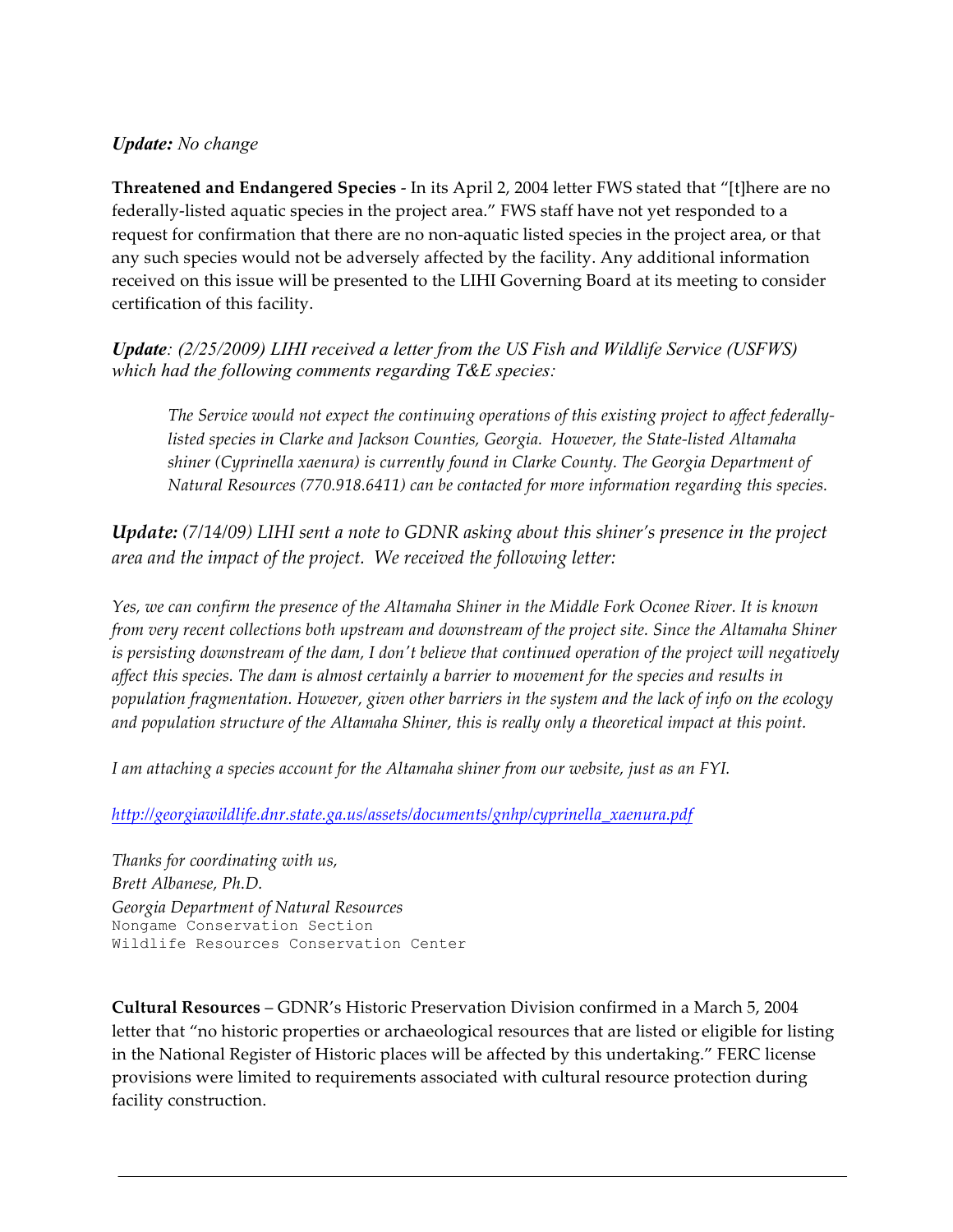# *Update: No change*

**Recreational Resources -** The applicant is currently in compliance with recreational access requirements, as documented in a June 7, 2004 report by the applicant to FERC confirming its compliance and including photographs documenting the presence of required signage. There are no fees or other restrictions.

**Update: (6-15-09)** - During my interview with John Biagi, GDNR, where we were discussing fishery issues, he mentioned that there was an unresolved access issue at the site and he was going to talk with his staff member (Chris Canalos) to get an update on the status of the access issue. Chris had the opportunity to meet with the Applicants and sent John the following email report:

John - I met with both members of Tallassee LLC, owners of the Tallassee Shoals hydroelectric facility (Nancy Stangle and Walt Puryear) this morning on site. An agreement was reached to 1) move the sign that is near the plant and behind a gate closer to Tallassee Road so that the public wouldn't have to drive through a gate to the plant to see the sign and 2) place signage at the small parking lot adjacent to the access easement notifying the public that this is where the access is and to respect the neighboring private property. This latter sign would also make note that the access from the parking lot down to the river is pedestrian, not vehicular.

Nancy and Walt were very helpful in quickly settling this matter and I suggest informing the Institute that the public access requirements of the FERC license are being met. It is up to the Institute, but recertification probably could be granted based on this morning's discussion. If photographs of the installed signage are needed prior to recertification, that can be provided after installation, but I'm of the opinion that they will follow through quickly and the recertification shouldn't be held up. Access to fishing in the Middle Oconee River below the project site will be enhanced by the actions of these new owners who take the requirement of public access at the site seriously – Chris Canalos, GIS Specialist, Georgia DNR Nongame Conservation Section

**Facilities recommended for removal -** There have been no recommendations for removal of the facility.

**Reviewer's Recommendation** – I found nothing in my review to indicate that the Project has experienced changes which would affect the certifiability of the Tallassee Shoals Project. Therefore, I recommend Re-Certification with the following non-standard condition:

On an annual basis beginning with the first anniversary of the effective LIHI Low Impact recertification date, the applicant must submit documentation relating to the status of any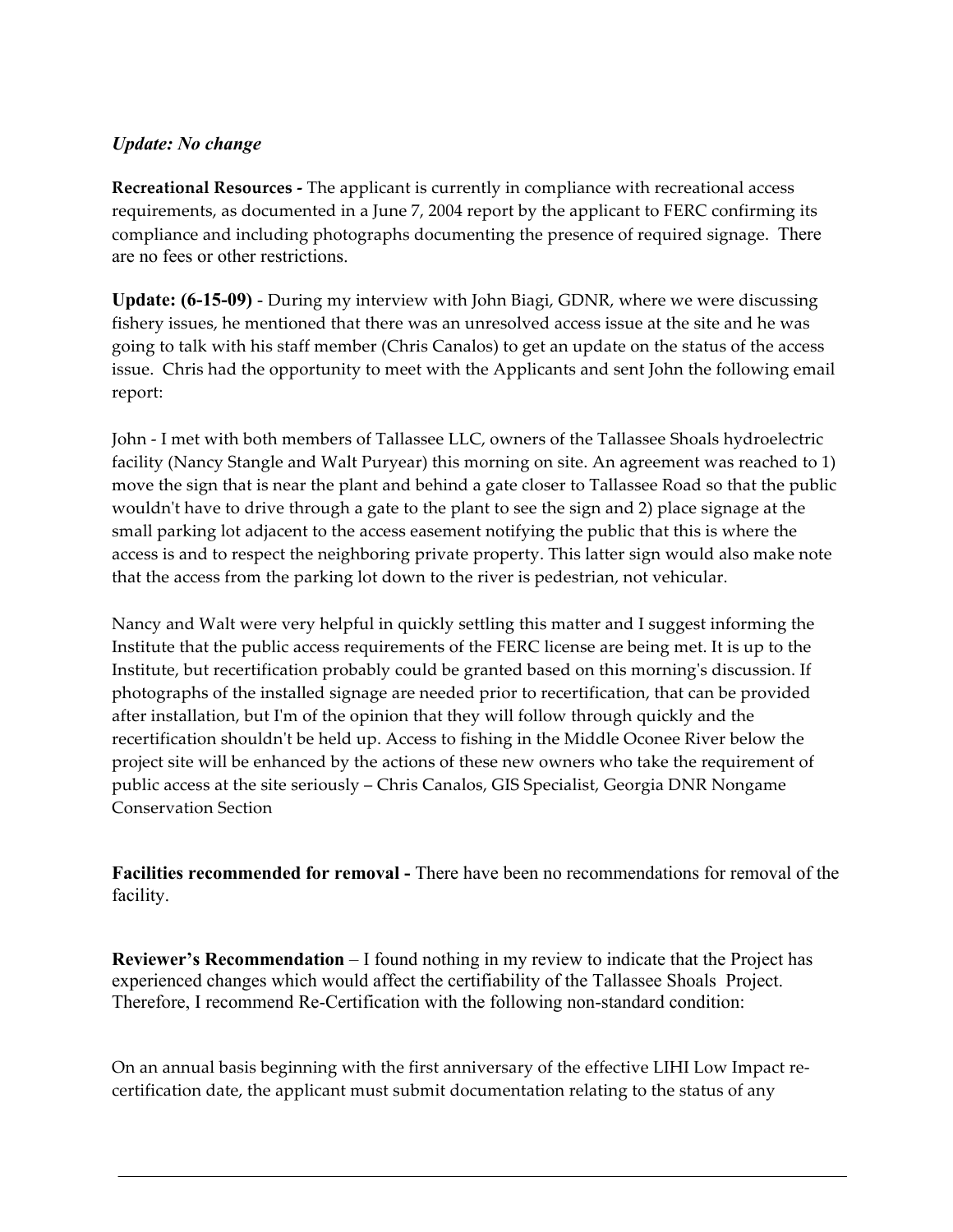recovery activities and compliance or non-compliance for any prescribed requirements of the Project for robust redhorse and anadromous or catadromous fisheries in the Oconee River watershed.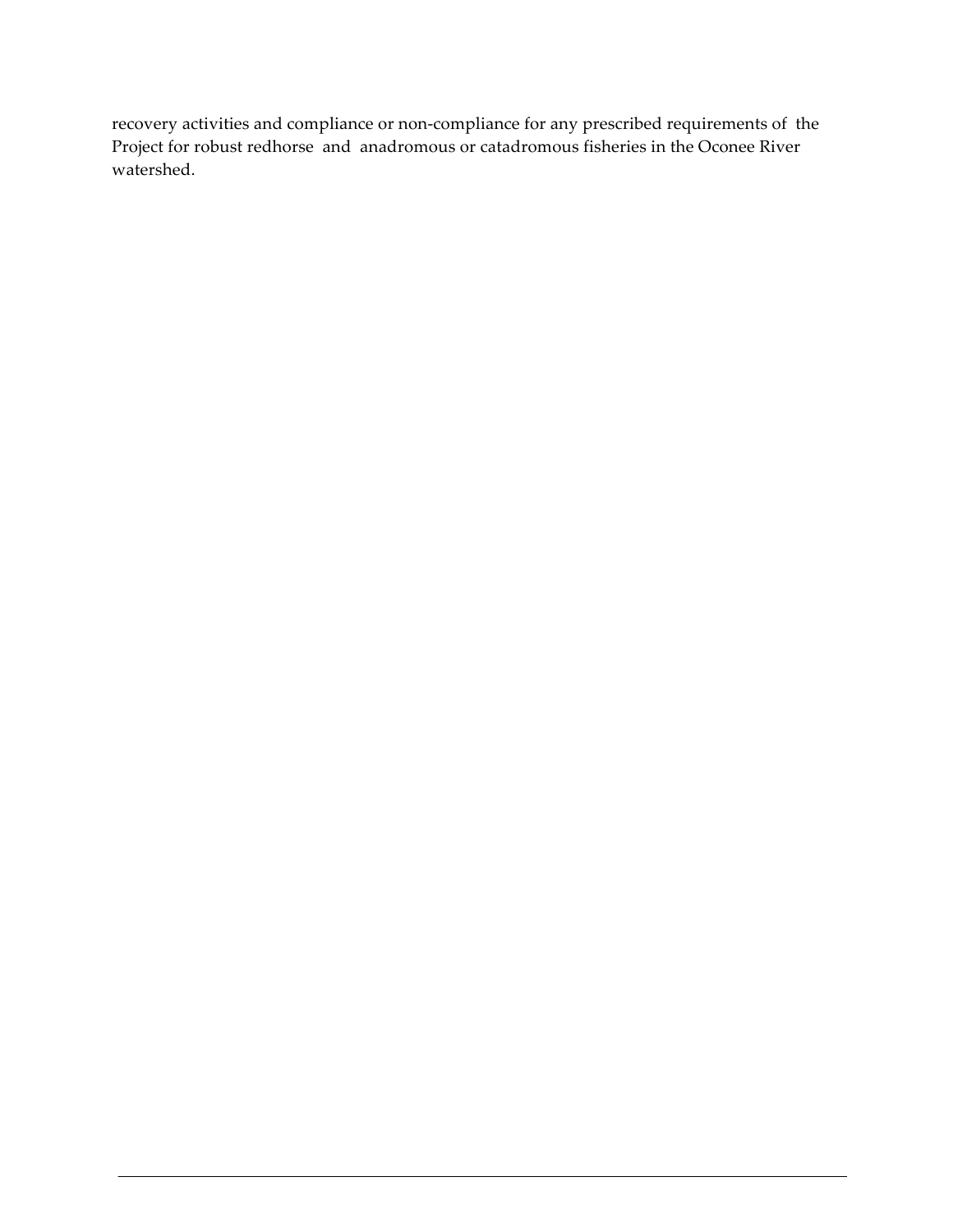$\overline{a}$ 

# **Review of Low Impact Hydropower Institute Application for Low Impact Hydropower Certification: Tallassee Shoals Hydroelectric Project Annotated by Fred Ayer, Executive Director**

### **Introduction and Overview**

This report reviews the application submitted by Fall Line Hydro, Inc. (applicant) to the Low Impact Hydropower Institute (LIHI) for Low Impact Hydropower Certification for the Tallassee Shoals Hydroelectric Project (project or facility) in Clarke and Jackson Counties, Georgia. The Federal Energy Regulatory Commission (FERC) licensed the facility in 1983 (FERC 6951) to the project's previous owner. FERC transferred the license to the applicant September 9, 2003.

Project and site characteristics. The run-of-the-river project is located on the Middle Oconee River and consists of: a concrete dam; a 1,400-foot long and 20-foot wide headrace and 2 eightfoot diameter penstocks (60 and 100 feet long, respectively); a powerhouse with 2 generating units with a combined installed capacity of 2.3 MW, and a 750 foot tailrace. The bypass reach is 2,100 feet long. The reservoir's surface area is 37 acres at the normal operating pool level of 645 feet above mean sea level, and its official storage capacity is 350 acre-feet. The project was built in 1984-85 and began operation in 1986; it was constructed against the existing face of an old dam built in 1902 and retired in 1964. However, the facility ceased operations in early 2000 while under the ownership of the original licensee due to mechanical problems with the turbines. The applicant expects to complete repairs and commence operation of the facility in late 2004 or early 2005.

Average annual flow at the facility is 530 cubic feet per second (cfs). The drainage basin of the Middle Oconee River upstream from the facility is 358 square miles. The facility is in the Georgia Piedmont above the so-called "fall line" where the hilly uplands give way to the coastal plain. Most of Georgia's population lives in the Piedmont region.<sup>1</sup> The project is upstream of numerous dams and hydroelectric facilities. Two relatively large hydroelectric projects on the main stem of the Oconee River, Wallace (321 MW, licensed 1969) and Sinclair (45 MW relicensed 1996), are notable for their impacts to habitat through inundation and creation of slack water, and as barriers to migratory fish species. In the case of Sinclair Dam, during relicensing the U.S. Fish and Wildlife Service (FWS) and National Marine Fisheries Service reserved authority to prescribe fishways in the future. Two aquatic species of interest in the Middle Oconee, as identified by FWS and the Georgia Department of Natural Resources (GDNR), are the American eel and the robust redhorse.

With respect to the catadromous American eel, the two large dams on the main stem Oconee River mentioned above and their associated large reservoirs are barriers to passage of this fish to

<sup>1</sup> New Georgia Encyclopedia. "Environmental Regions of Georgia: Overview." *Land and Resources*. 18 July 2003. http://www.georgiaencyclopedia.org/ (Accessed 5 July 2004).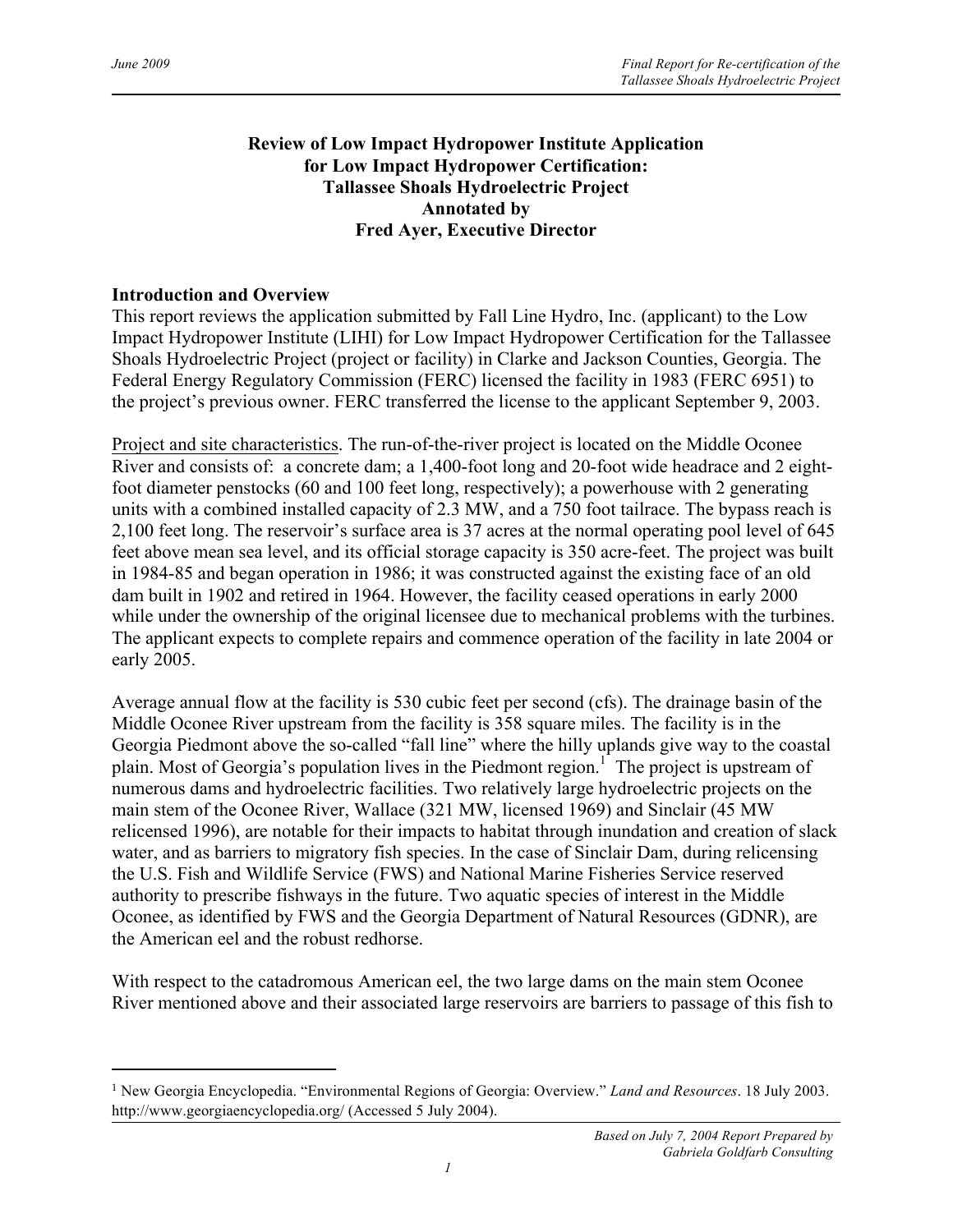$\overline{a}$ 

upriver locations, including the Middle Oconee.<sup>2</sup> (Other dams and impoundments between these two dams and the facility were not identified as primary obstacles to fish passage.)

The robust redhorse is a sucker fish that was thought to be extinct for over 100 years throughout its range in North and South Carolina and Georgia until the identification of wild populations of the fish in the Oconee River in 1991 (and subsequently in other rivers in the region). Though eligible for listing under the Endangered Species Act (ESA), a group of stakeholders including the states of North Carolina, South Carolina, and Georgia, federal agencies, industry representatives, and conservation organizations signed a 1995 memorandum of understanding creating the Robust Redhorse Conservation Committee (RRCC) to carry out recovery efforts instead of listing.<sup>3</sup> Migration patterns of the robust redhorse are not well understood, and in any case GDNR staff report that there are no plans to pursue improved fish passage at the Sinclair and Wallace dams downstream from the Tallassee Shoals facility. GDNR staff is preparing for the RRCC an Oconee Management Plan component to the Robust Redhorse Conservation Strategy. The management plan may recommend measures to evaluate the habitat suitability of the Middle Oconee River for stocking the robust redhorse; a draft plan is not anticipated until fall  $2004.<sup>4</sup>$ 

As a matter of background information (with implications for LIHI in regard to long term and future facility certifications on the Eastern seaboard), according to a senior National Oceanic and Atmospheric Administration fisheries biologist, diadromous shad, herring, striped bass (rockfish), eel, and sturgeon were at one time "present in all the 'swimmable' reaches of the Atlantic Coast river basins to the upper Piedmont physiographic province " according to evidence found in "historical literature and land exchange records." These populations were extirpated in drainages like the Middle Oconee as a result of habitat loss and barriers to fish passage resulting from agricultural, industrial, and dam development starting in the 1700s. He believes that after a post-WWII era in which awareness of these historic populations and fish passage concerns waned, there may be an increased focus on these issues as dams constructed in the 1900s will have to be repaired, replaced, removed, or relicensed.<sup>5</sup>

Public comment. There was no public comment on this application.

General conclusions. The Tallassee Shoals Hydroelectric Project is a facility that appears not to raise significant issues of concern to the relevant resource agencies for two reasons. First is that it is a small facility in a basin and sub-basin that is already highly fragmented by both permitted and unpermitted impoundments.<sup>6</sup> Second is that the two largest dams downstream from the

<sup>&</sup>lt;sup>2</sup> Tucker, Sandra S., Field Supervisor, U.S. Fish and Wildlife Service. Letter to Robert Davis, Fall Line Hydro, Inc. FWS Log. No. NG-04-277-FERC. April 2, 2004.

<sup>3</sup> Robust Redhorse Conservation Committee. *Robust Redhorse Conservation Strategy*. February 25, 2003.

<sup>4</sup> Biagi, John, Assistant Fisheries Chief, Wildlife Resources Division, Georgia Department of Natural Resources. Personal communication. July 2, 2004.

<sup>5</sup> Brownell, Prescott, Atlantic fishery Coordinator, National Oceanic and Atmospheric Administration. Personal communication. 6 July 2004 (email) and 7 July 2004 (telephone).

<sup>6</sup> University of Georgia Institute of Ecology, River Basin Science and Policy Center. *Reservoirs in Georgia: Meeting Water Supply Needs While Minimizing Impacts.* Athens, GA. May 2002.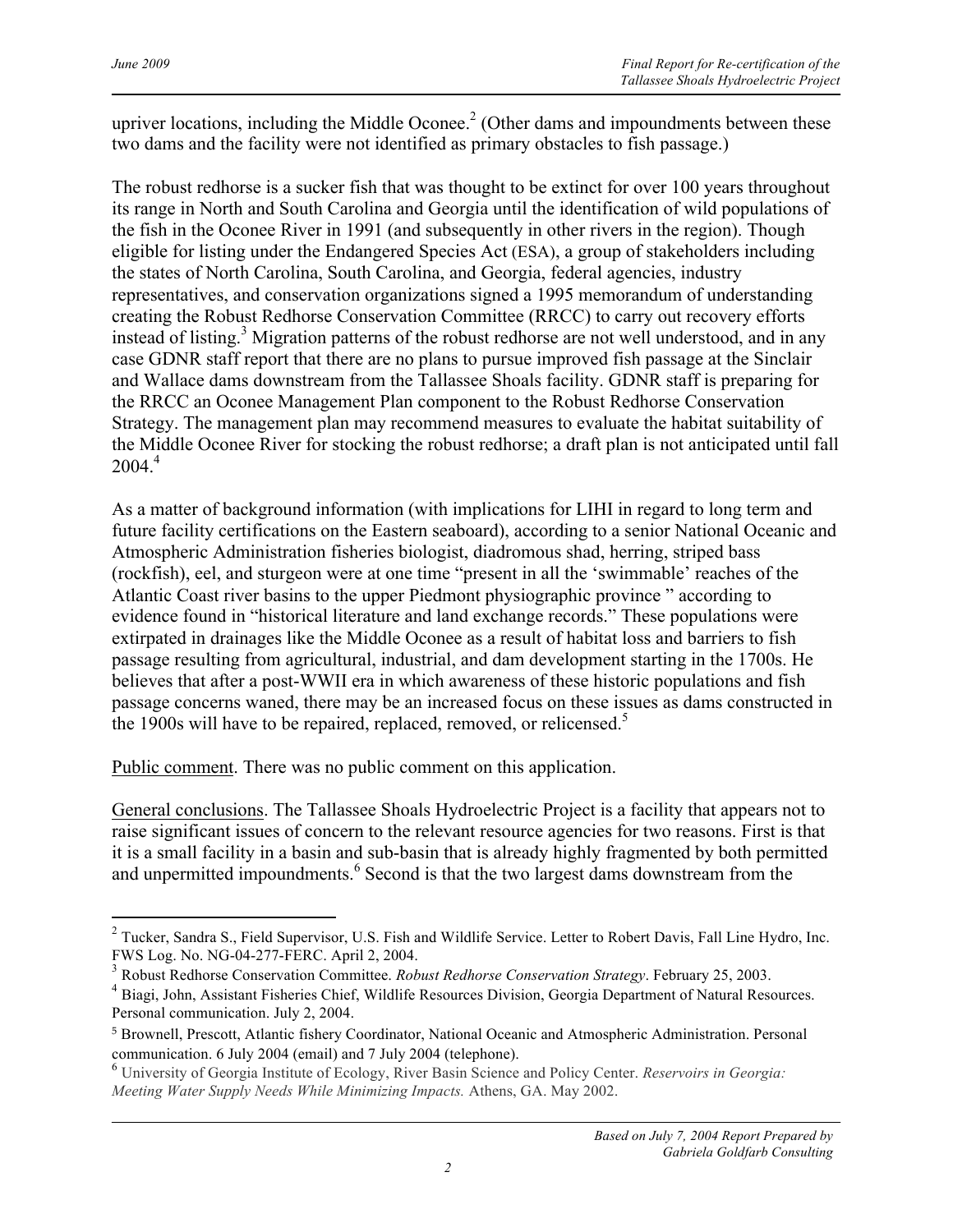facility preclude the possibility that this facility could impact diadromous fish. At the time of FERC licensing resource agency recommendations addressed only flow and recreation concerns. The resource agency staff contacted in reviewing this application raised no concerns over these priorities or any new issues or concerns save that robust redhorse recovery efforts in the region may one day have implications for the facility at some future date.

Recommendation. Based on my review of information submitted by the applicant, my review of additional documentation, and my consultations with resource agency staff, I believe the Tallassee Shoals Hydroelectric Project at present meets all of the criteria to be certified and I recommend certification. However, I would further recommend that:

- 1) in the short term, certification be contingent upon submittal of proof of compliance with minimum bypass flow requirements at some appropriate period after the facility commences operation.
- 2) in the medium term, if the applicant applies for renewal of the facility's certification, that the applicant in particular submit documentation relating to the status of robust redhorse recovery activities as they may or may not affect the facility.
- 3) in the long term, if the applicant applies for renewal of the facility's certification, that the applicant in particular submit documentation relating to the status of possible recovery activities for historic anadromous fisheries as they may or may not affect the facility.

# **Low Impact Certification Criteria**

# **A. Flows:**

# **Criteria**

**1) Is the facility in Compliance with Resource Agency Recommendations issued after December 31, 1986 regarding flow conditions for fish and wildlife protection, mitigation and enhancement (including in-stream flows, ramping and peaking conditions, and seasonal and episodic instream flow variations) for both the reach below the tailrace and all bypassed reaches?** 

# **YES (QUALIFIED).**

Because the facility is not operating, all flows are going through gated structures or over the dam, exceeding the required minimum bypass flow of 70 cubic feet per second (cfs). An assessment of operational compliance cannot be made until the project is once again in service.

# **DISCUSSION**

Though licensed in 1983, final resource agency recommendations regarding flows were issued in 1989. At the time of licensing the original facility owner pressed for a minimum bypass flow of 53 cfs. While GDNR concurred with this level of flow (contingent on mitigation in the form of expanded access for recreational fishers), FWS disagreed, saying that minimum flows of 70 cfs (138 cfs in the month of May) were required to protect aquatic resources. FERC decided in favor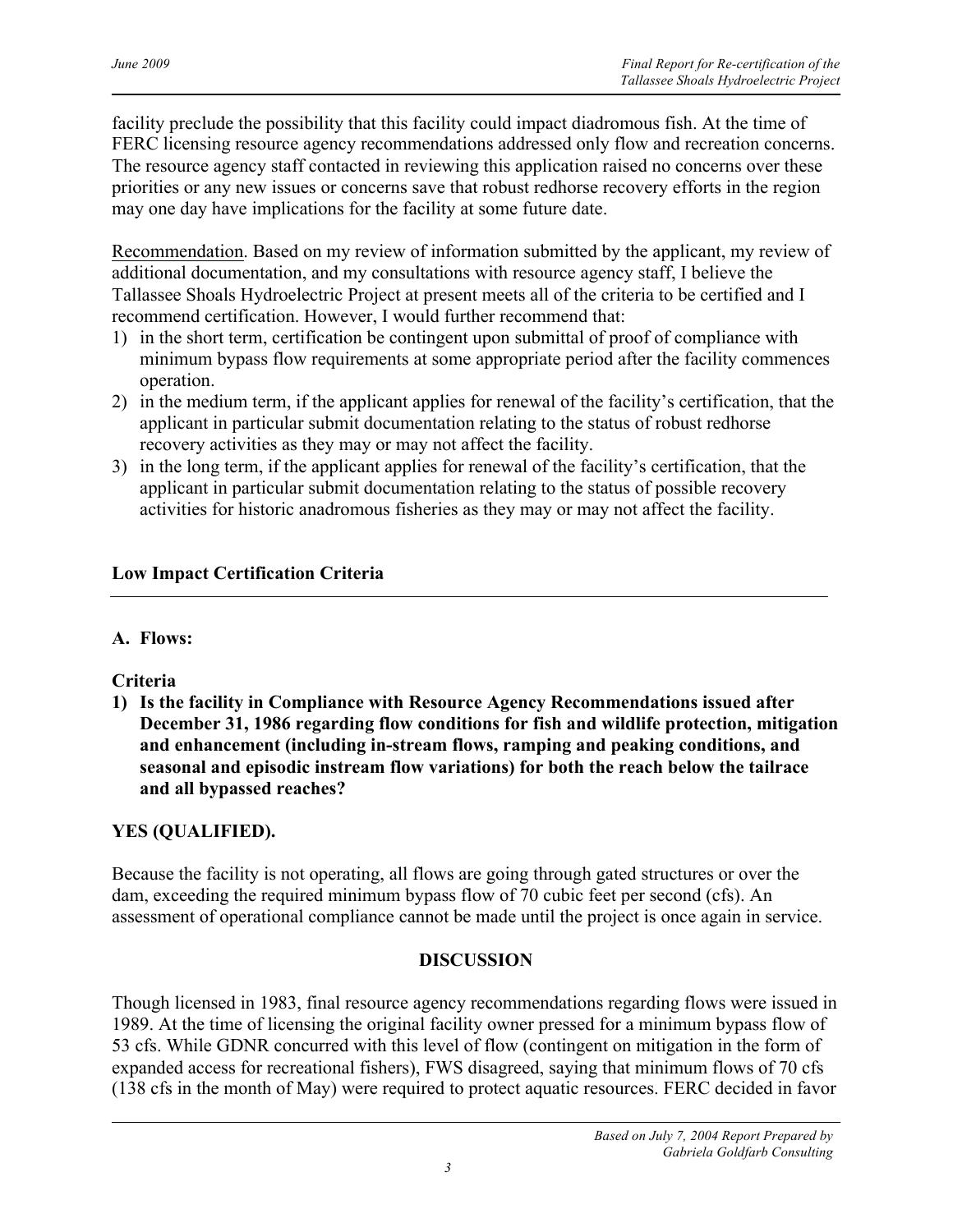of the FWS, incorporating the FWS levels in Article 29 of the license (the May flow on an interim basis) and requiring that the licensee conduct a study to assess pre- and post-construction impacts on aquatic resources below the project. After the study concluded in 1988 the licensee asserted that its results justified a 53 cfs permanent minimum flow. In a 1989 letter FWS disputed the licensee's interpretation of the data from the study and argued for the retention of its original recommended flows. FERC again found in favor of FWS, denying the licensee's 1990 amendment request and making the FWS recommended flows permanent requirements.<sup>7</sup> FERC records document the then licensee's compliance with the mandated flows.

*If yes, go to B.*

**PASS**.

#### **B. Water Quality:**

- **1) Is the Facility either:**
- **a) In compliance with all conditions issued pursuant to a Clean Water Act Section 401 water quality certification issued for the facility after December 31, 1986? Or**
- **b) In Compliance with the quantitative water quality standards established by the state that support designated uses pursuant to the federal Clean Water Act in the Facility area and in the downstream reach?**

### **YES.**

A March 25, 2004 letter from the GDNR states that the facility "meets necessary water quality standards." The designated use is "fishing."

*If yes, go to B2.*

**2) Is the Facility area or the downstream reach currently identified by the state as not meeting water quality standards (including narrative and numeric criteria and designated uses) pursuant to Section 303(d) of the Clean Water Act?** 

#### **YES.**

 $\overline{a}$ 

The waters in the project area are "identified as failing to meet water quality standards for fecal coliform bacteria" and are included on the state's Clean Water Act Section 303(d) list according to GDNR's March 25, 2004 letter.

*If yes, go to B3.*

<sup>7</sup> Federal Energy Regulatory Commission. Oglethorpe Power Corporation, Project No. 6951-007: Order Denying Request to Amend Article 29. 20 August 1990.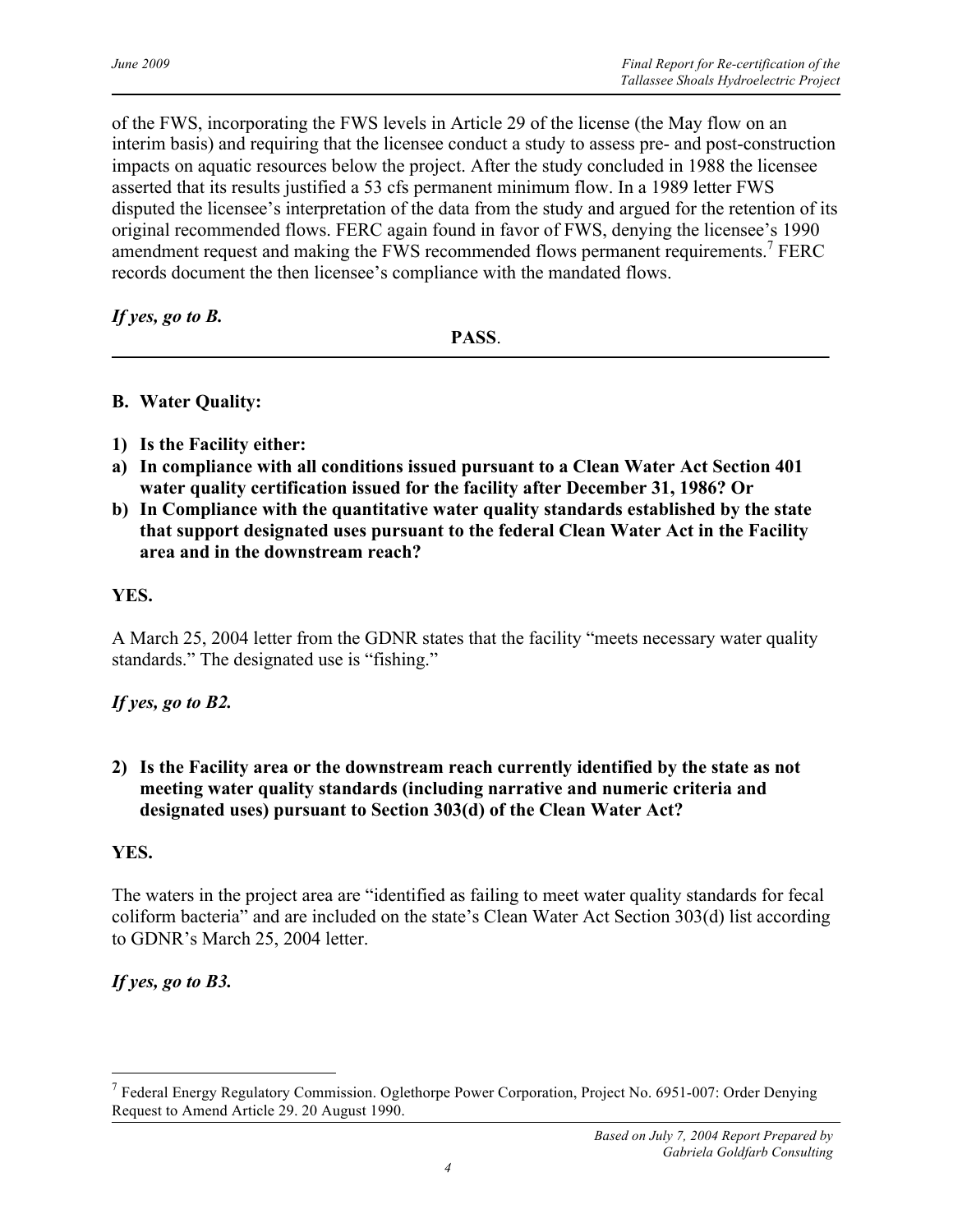### **3) If the answer to question B.2. is yes, has there been a determination that the Facility is not a cause of that violation?**

### **YES.**

GDNR stated in its March 25, 2004 letter that the facility is not a cause of the failure to meet water quality standards.

*If yes, go to C.*

**PASS.**

### **C. Fish Passage and Protection:**

**1) Is the facility in compliance with Mandatory Fish Passage Prescriptions for upstream and downstream passage of anadromous and catadromous fish issued by Resource Agencies after December 31, 1986?**

### **NOT APPLICABLE.**

There are no mandatory fish passage prescriptions for upstream and downstream passage of anadromous and catadromous fish.

#### **DISCUSSION**

In discussions and written correspondence both federal and state natural resource agency staff agreed that the presence on the main stem of the Oconee River of preexisting large hydroelectric facilities and reservoirs that block passage to the Middle Oconee River explain why fish passage was not raised as an issue in the licensing of the facility. (By comparison, on the nearby Ocmulgee River, which meets with the Oconee River to form the Altamaha River, efforts are underway to construct fish passage at that river's East Juliette Dam in order to pass shad, herring, and striped bass.) $8<sup>8</sup>$ 

### *If not applicable, go to C2.*

**2) Are there historic records of anadromous and/or catadromous fish movement through the facility area, but anadromous and/or catadromous fish do not presently move through the Facility area (e.g., because passage is blocked at a downstream dam or the fish run is extinct)?**

#### **YES.**

l

<sup>8</sup> Brownell, Prescott, Fisheries Biologist, National Marine Fisheries Service. "Ocmulgee the focus of Diadromous fish restoration efforts." *Rare and Endangered Species in the Altamaha River*. Altamaha Riverkeeper website. <http://www.altamahariverkeeper.org/wildlife/fish.asp> (Accessed 3 July 2004).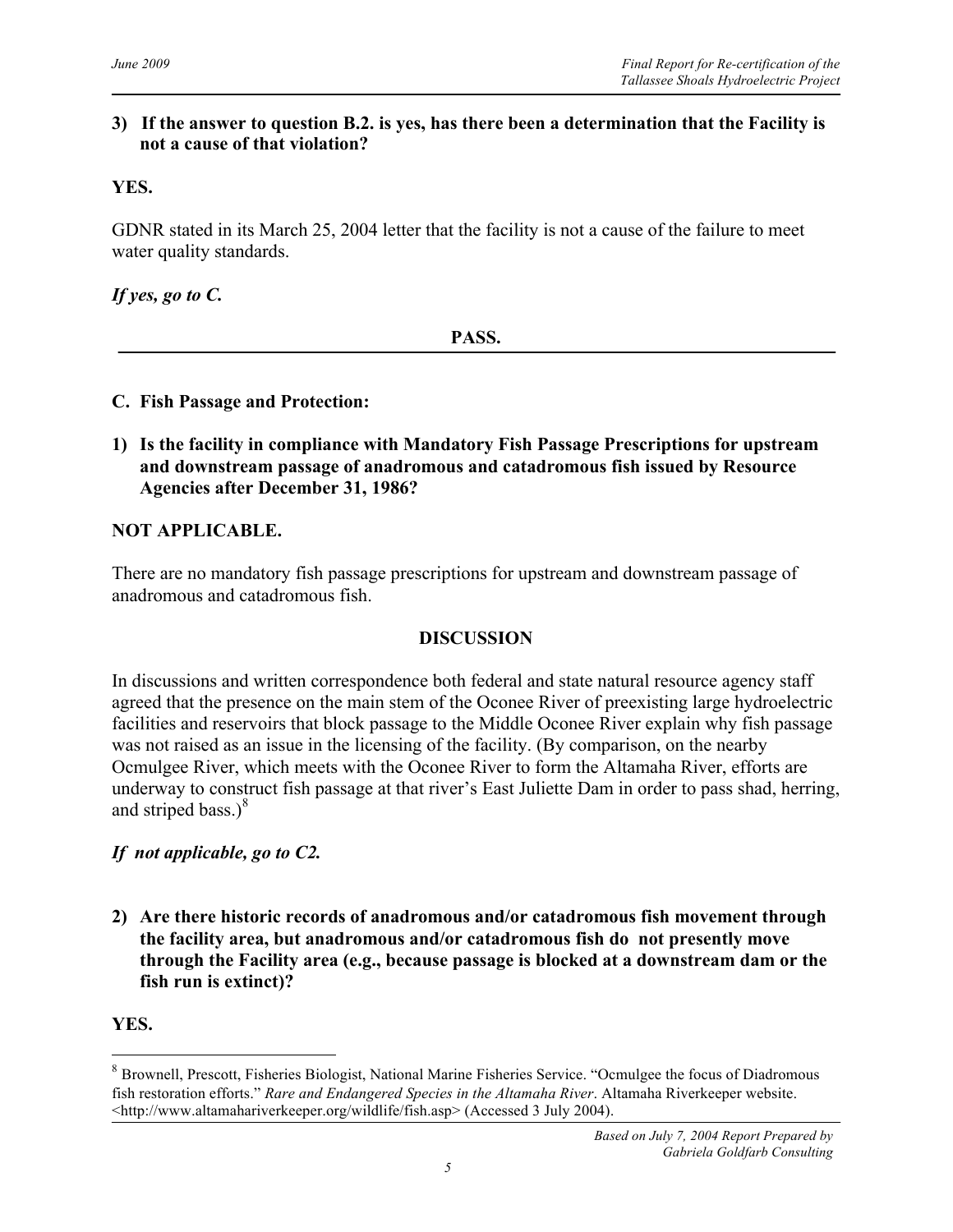An April 2, 2004 letter from FWS implies that there would be upstream migration of American eel in the Middle Oconee River absent the barriers to passage presented by large hydroelectric facilities downstream from the Tallassee Shoals project. In a telephone conversation GDNR staff expressed the belief that historically there would have been American eel habitat above the facility, and concurred that today they are blocked by the Sinclair and Wallace dams.

While FWS and GDNR staff did not raise any other diadromous fish issues in their letters or in initial telephone and email contacts, according to research conducted in the preparation of this review there apparently were historic populations of sturgeon, shad, herring, and striped bass in the Piedmont region of the Southeast. Time did not allow further research to confirm whether there were populations in the Middle Oconee River, and FWS and GDNR staff have not yet responded to inquiries about this issue. Any additional information will be presented to the LIHI Governing Board at its meeting to consider certification of this application.

# *If yes, go to C2a.*

# **a) If the fish are extinct or extirpated from the Facility area or downstream reach, has the Applicant demonstrated that the extinction or extirpation was not due in whole or part to the Facility?**

# **YES.**

FWS in its April 2, 2004 letter indicated that the historic range of the catadromous American eel would likely have included the facility area, but that large hydroelectric facilities downstream of the project were responsible for blocking passage. (Note: because the applicant indicated that there were no historic records of anadromous and/or catadromous fish in answering C.2, the application itself included no information clearing the facility of contributing to the extirpation of the American eel from the upstream reaches of the Middle Oconee.)

# **DISCUSSION**

This represents the most difficult issue in terms of fidelity to LIHI criteria. Neither FWS nor GDNR raised fish passage concerns in their recent letters regarding the facility's compliance with its regulatory requirements and consistency with LIHI criteria. In writing (in the case of FWS) and in telephone conversations staff of both agencies were unequivocal in stating that large hydroelectric facilities downstream from the project were responsible for blocking passage of catadromous fish. They cited this fact as the reason they do not have fish passage concerns now, and as the likely reason fish passage was not raised at the time of facility licensing. As a consequence, they apparently do not deem relevant the question of whether the Tallassee Shoals facility may have contributed in part to that extirpation. In a telephone conversation GDNR staff did express the belief that if the downstream barriers did not exist, American eel would be able to pass above the existing project without fish passage facilities, at least to some degree, based on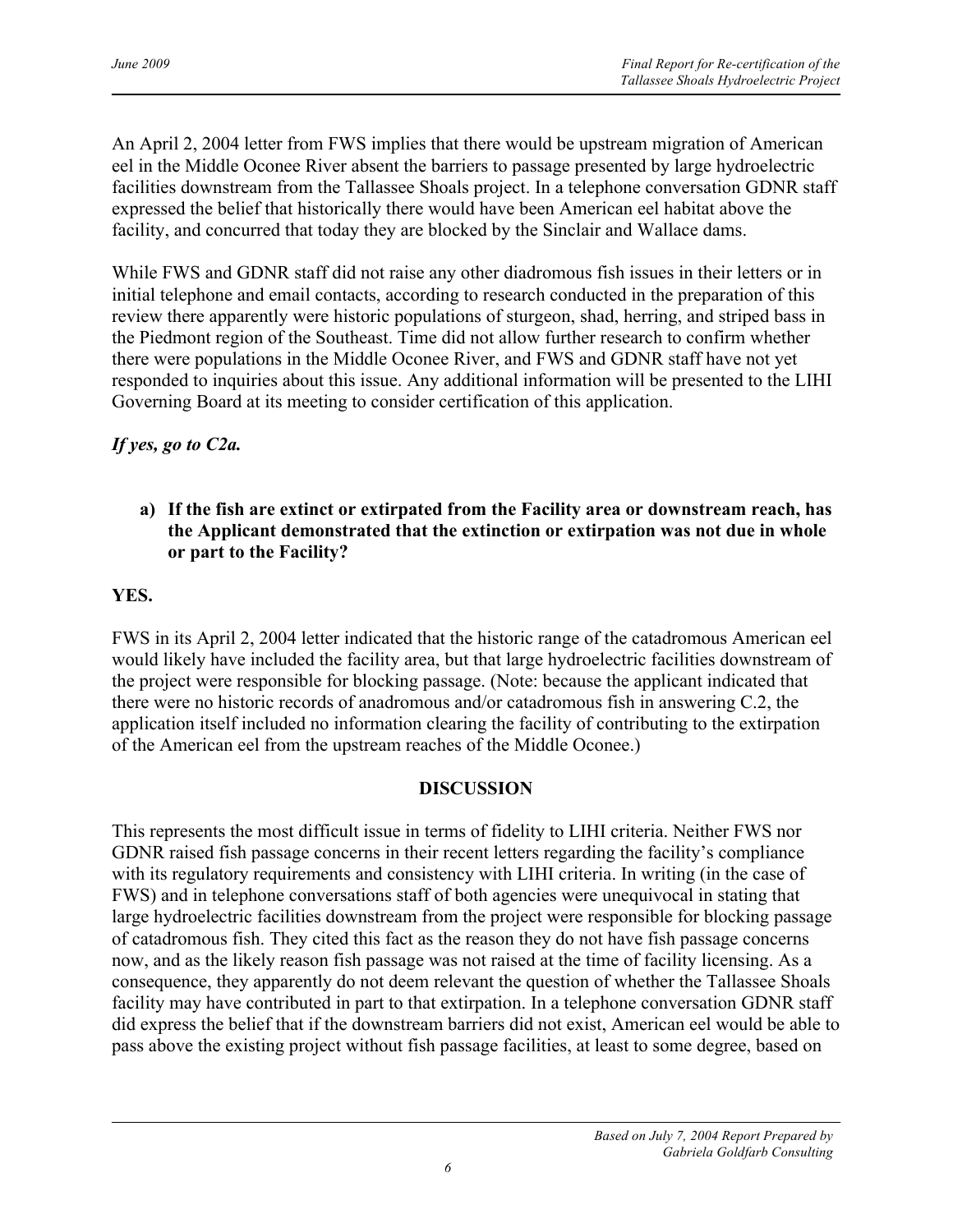experience with the species passing a larger dam on an adjacent river system with similar habitat conditions<sup>9</sup>

### *If yes, go to C2b.*

**b) If a Resource Agency Recommended adoption of upstream and/or downstream fish passage measures at a specific future date, or when a triggering event occurs (such as completion of passage through a downstream obstruction or the completion of a specified process), has the Facility owner/operator made a legally enforceable commitment to provide such passage?**

### **NOT APPLICABLE**

*If not applicable, go to C3.*

- **3) If, since December 31, 1986:**
- **a) Resource Agencies have had the opportunity to issue, and considered issuing, a Mandatory Fish Passage Prescription for upstream and/or downstream passage of anadromous or catadromous fish (including delayed installation as described in C2a above), and**
- **b) The Resource Agencies declined to issue a Mandatory Fish Passage Prescription,**
- **c) Was a reason for the Resource Agencies' declining to issue a Mandatory Fish Passage Prescription one of the following: (1) the technological infeasibility of passage, (2) the absence of habitat upstream of the Facility due at least in part to inundation by the Facility impoundment, or (3) the anadromous or catadromous fish are no longer present in the Facility area and/or downstream reach due in whole or part to the presence of the Facility?**

### **NOT APPLICABLE**

The applicant incorrectly answered "no" to this question; it is "not applicable" because the facility was licensed prior to December 31, 1986.

# *If not applicable, go to C4.*

# **4) If C3 was not applicable:**

 $\overline{a}$ 

**a) Are upstream and downstream fish passage survival rates for anadromous and catadromous fish at the dam each documented at greater than 95% over 80% of the run using a generally accepted monitoring methodology? Or**

<sup>&</sup>lt;sup>9</sup> Biagi, John, Assistant Fisheries Chief, Wildlife Resources Division, Georgia Department of Natural Resources. Telephone conversation. July 2, 2004.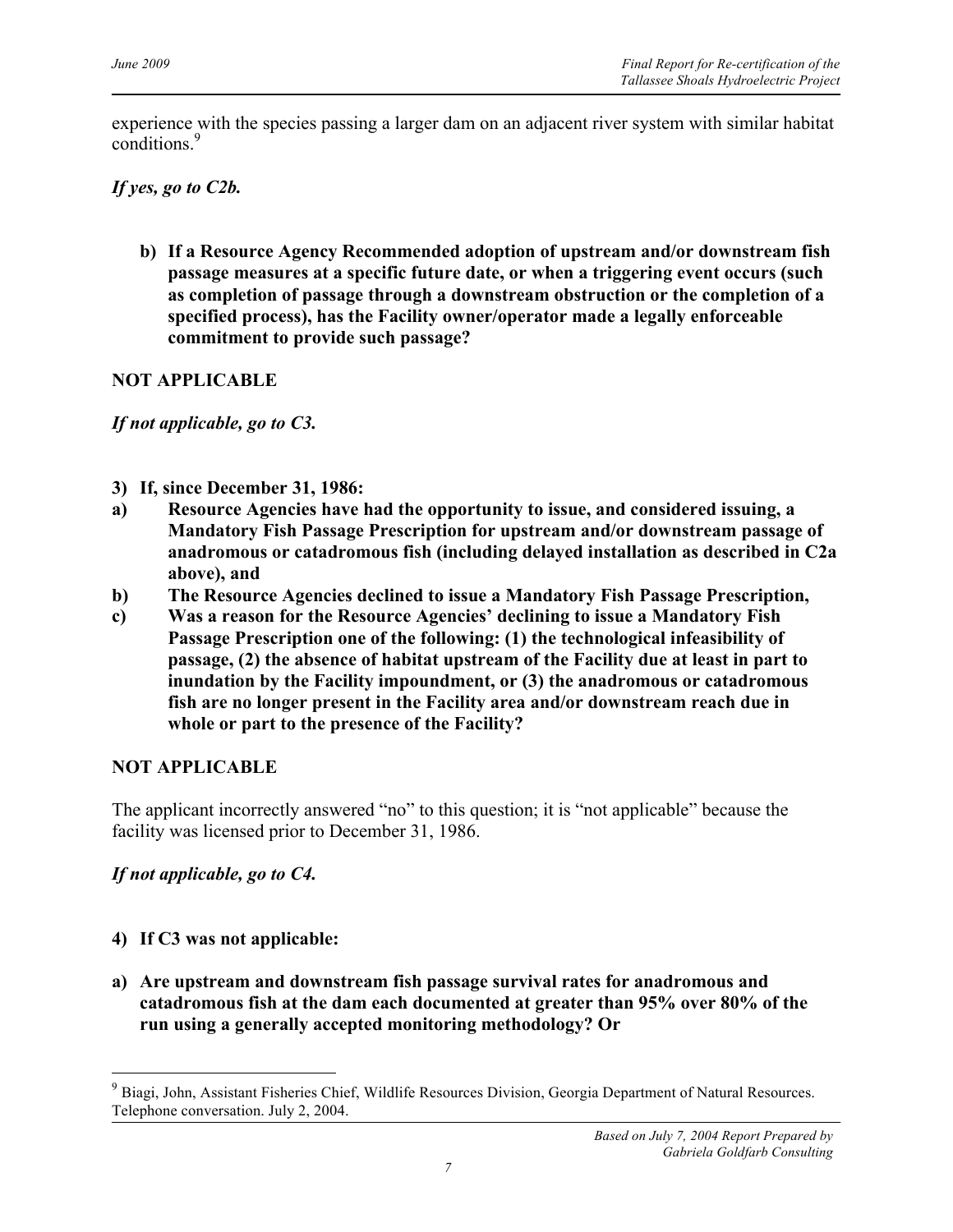**b) If the Facility is unable to meet the fish passage standards in 4.a., has the Applicant demonstrated, and obtained a letter from the US Fish and Wildlife Service or National Marine Fisheries Service confirming that demonstration, that the upstream and downstream fish passage measures (if any) at the Facility are appropriately protective of the fishery resource?** 

#### **NOT APPLICABLE.**

This criterion is not applicable because American eel are extirpated from the facility area and downstream reach.

*If not applicable, go to C5.*

**5) Is the Facility in Compliance with Mandatory Fish Passage Prescriptions for upstream or downstream passage of riverine fish?** 

### **NOT APPLICABLE.**

There are no mandatory fish passage prescriptions for riverine fish.

#### **DISCUSSION**

At present there are no prescriptions for upstream or downstream passage of riverine fish. However, as implementation of robust redhorse recovery efforts move forward, the Middle Oconee may be identified as a location suitable for reintroduction of this fish. It is unknown whether resource agencies will deem fish passage desirable or necessary. Little is known about the species' migratory habits.

#### *If not applicable, go to C6.*

### **6) Is the facility in Compliance with Resource Agency Recommendations for Riverine, anadromous and catadromous fish entrainment protection, such as tailrace barriers?**

#### **NOT APPLICABLE.**

There are no resource agency recommendations or FERC license requirements relating to fish entrainment protection.

#### *If not applicable, pass, go to D.*

**PASS.**

#### **D. Watershed Protection:**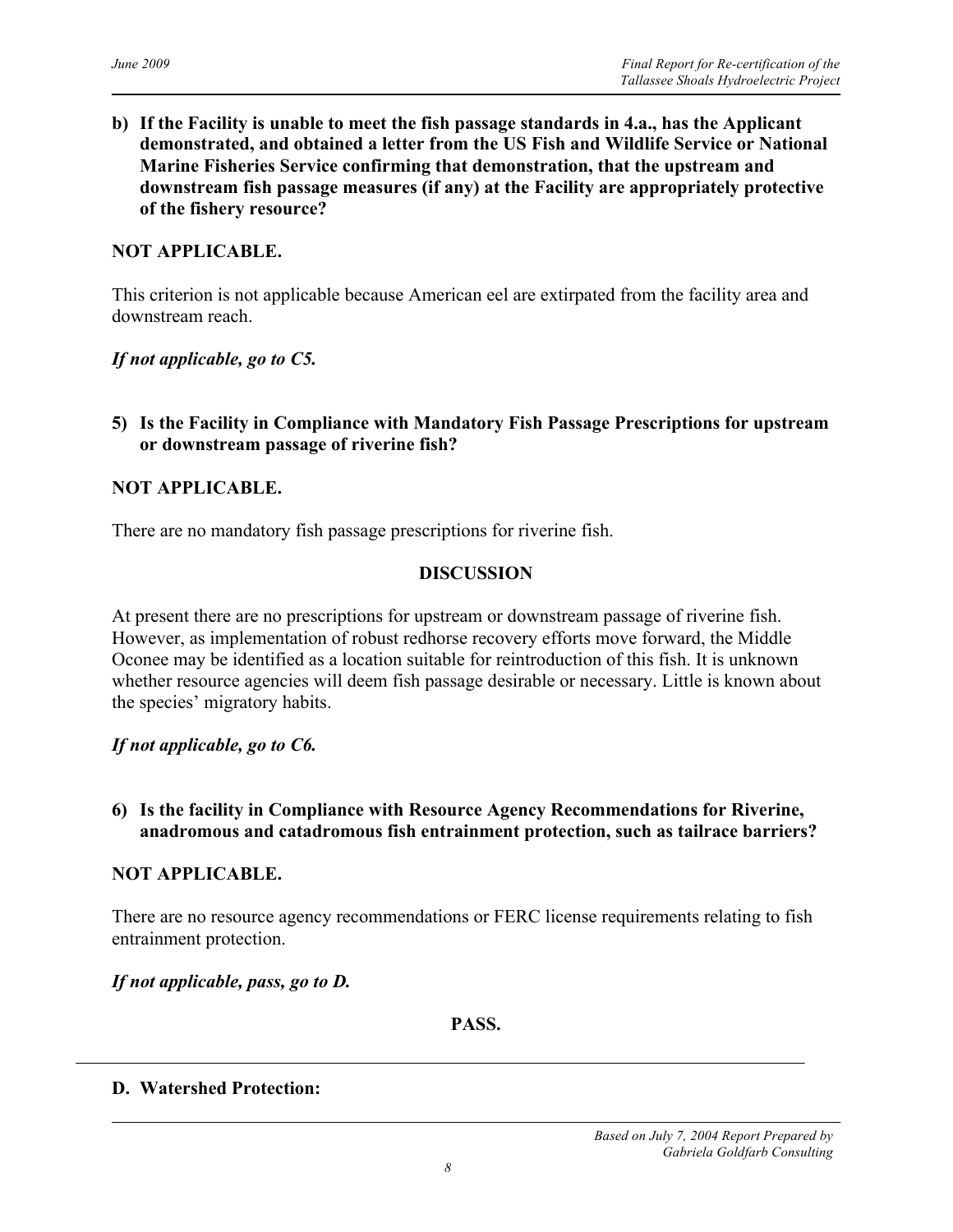### **Criteria**:

**1) Is the Facility in Compliance with Resource Agency Recommendations, or, if none, with license conditions, regarding protection, mitigation or enhancement of lands inundated by the Facility or otherwise occupied by the Facility, or regarding other watershed protection, mitigation and enhancement activities?**

# **NOT APPLICABLE.**

There are no resource agency recommendations or FERC license requirements relating to watershed protection.

### **PASS**.

- **E. Threatened and Endangered Species Protection:**
- **1) Are threatened or endangered species listed under state or federal Endangered Species Acts present in the Facility area and/or downstream reach?**

### **NO.**

In its April 2, 2004 letter FWS stated that "[t]here are no federally-listed aquatic species in the project area." FWS staff have not yet responded to a request for confirmation that there are no non-aquatic listed species in the project area, or that any such species would not be adversely affected by the facility. Any additional information received on this issue will be presented to the LIHI Governing Board at its meeting to consider certification of this facility.

*If no, go to F.*

**PASS.**

### **F. Cultural Resource Protection:**

**Criteria:**

**1) If FERC-regulated, is the Facility in compliance with all requirements regarding Cultural Resource protection, mitigation or enhancement included in the FERC license or exemption?**

# **YES.**

GDNR's Historic Preservation Division confirmed in a March 5, 2004 letter that "no historic properties or archaeological resources that are listed or eligible for listing in the National Register of Historic places will be affected by this undertaking." FERC license provisions were limited to requirements associated with cultural resource protection during facility construction.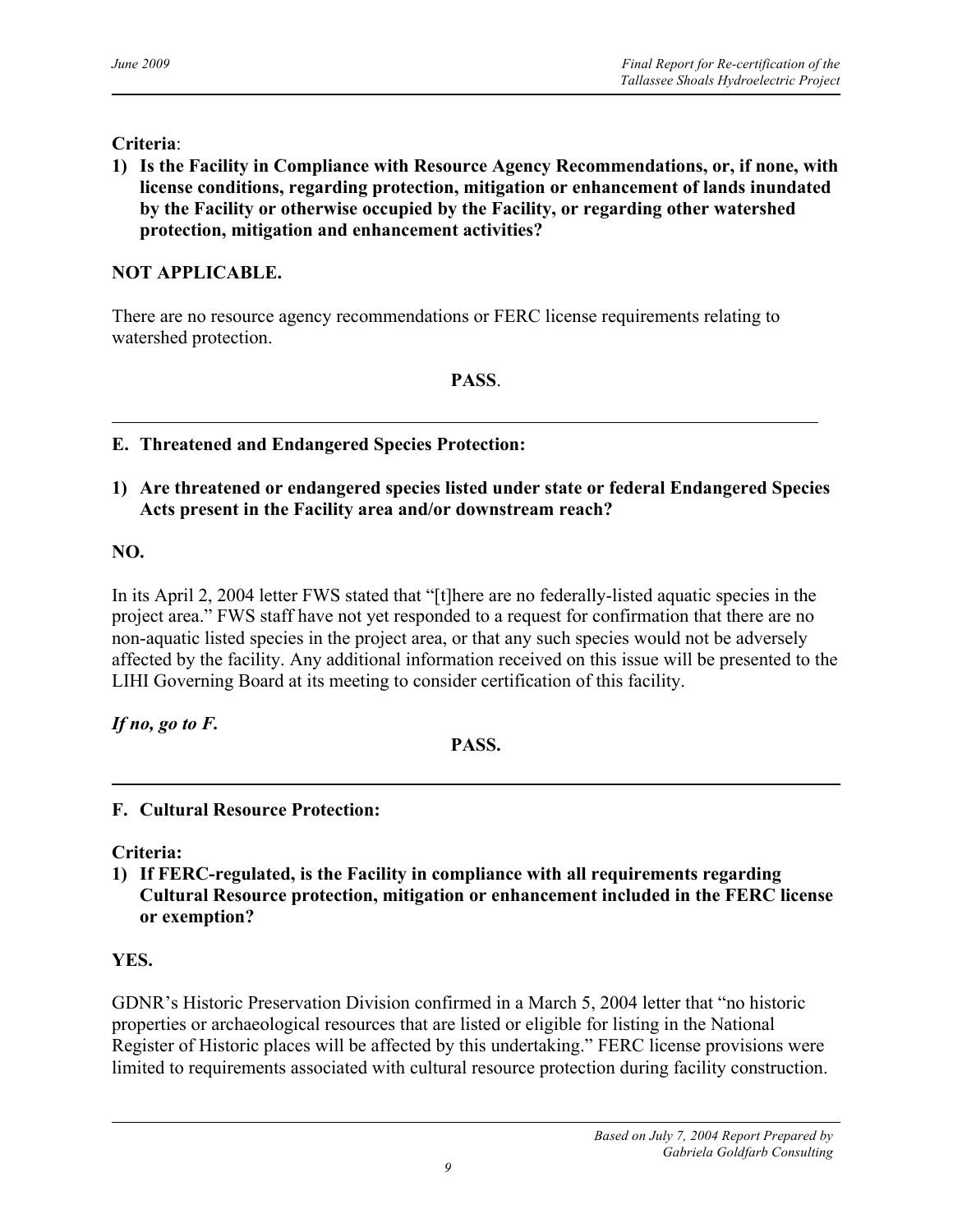*If yes, go to G.*

**PASS.**

### **G. Recreation:**

**Criteria:**

**1) If FERC-regulated, is the Facility in Compliance with the recreational access, accommodation (including recreational flow releases) and facilities conditions in its FERC license or exemption?**

### **YES.**

The applicant is currently in compliance with recreational access requirements, as documented in a June 7, 2004 report by the applicant to FERC confirming its compliance and including photographs documenting the presence of required signage.

### *If yes go to G3.*

**3) Does the Facility allow access to the reservoir and downstream reaches without fees or charges?**

### **YES.**

There are no fees or other restrictions.

### **PASS.**

#### **H. Facilities Recommended for Removal:**

**1) Is there a Resource Agency recommendation for removal of the dam associated with the Facility?**

#### **NO.**

There have been no recommendations for removal of the facility.

#### **PASS.**

### **FACILITY IS LOW IMPACT**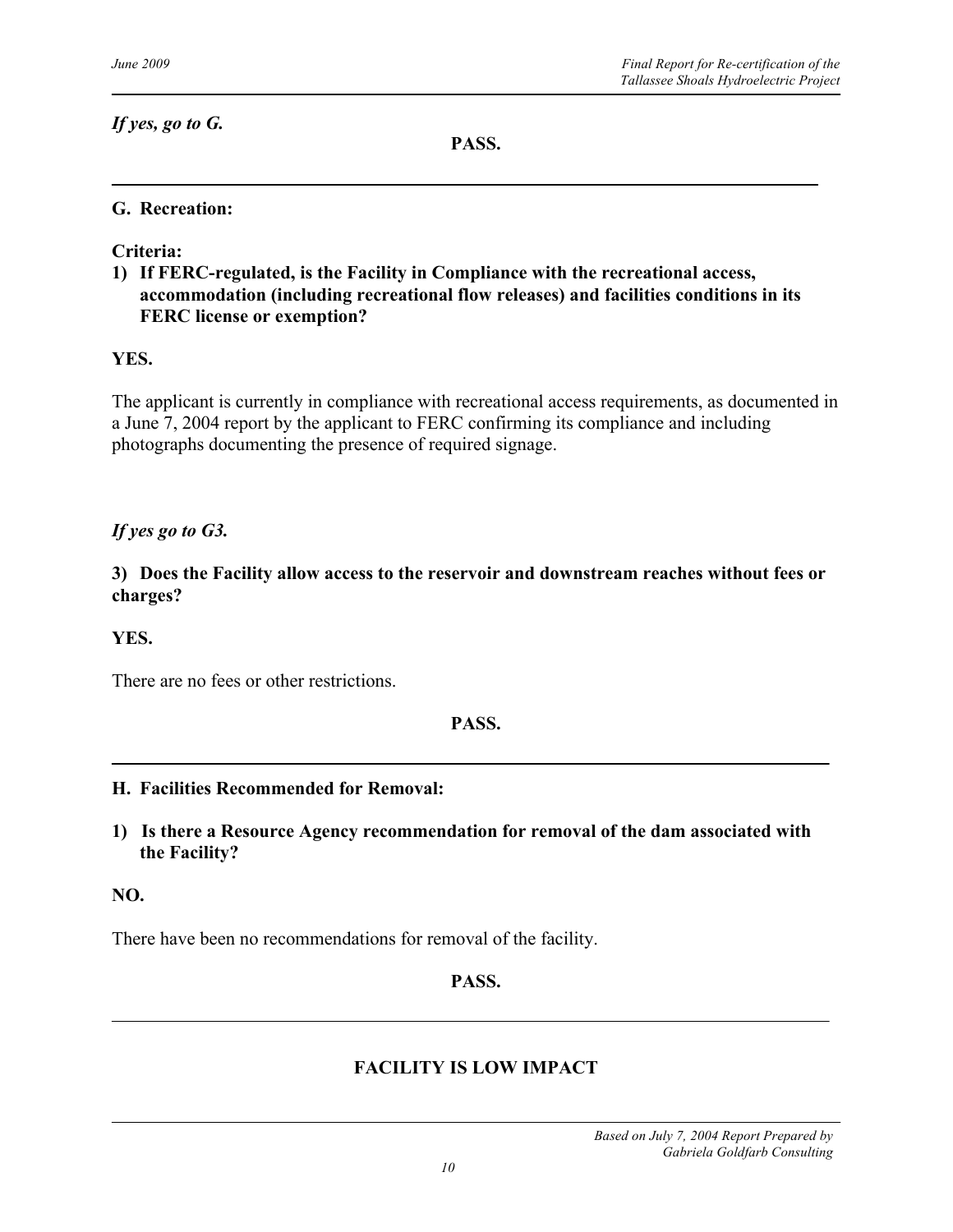### **RECORD OF CONTACTS WITH RESOURCE AGENCY STAFF**

| Date of Conversation:        | June 30, 2004                                   |
|------------------------------|-------------------------------------------------|
| <b>Application Reviewer:</b> | Gabriela Goldfarb, Consultant                   |
| Person Contacted:            | Alice Palmer, U.S. Fish and Wildlife Service    |
| Telephone/email:             | 706-613-9493                                    |
| Areas of Expertise:          | Contact person identified in FWS 4/2/94 letter. |

Ms. Palmer confirmed the contents of the FWS April 2, 2004 letter to the applicant, explained that there are virtually no FWS files on the facility, and that they may have been lost when during an office move some time ago. I asked about the robust redhorse issue, and she described FWS role in approving the MOU and Candidate Conservation with Assurances agreement signed with stakeholders. She referred me to the GDNR expert on the topic, but also said there are no plans at present to reintroduce the robust redhorse in the vicinity of the facility.

*Update: June 9, 2009 – Alice is now Alice Lawrence. She has not heard of any problems regarding this project and she was aware of a new owner. She is hopeful that the management plan for robust redhorse will be complete this year. The team that put the plan together would like to see if there is a remnant population of robust redhorse and whether or not it would be worthwhile to re-stock.* 

| Date of Conversation:        | July 2, 2004                  |
|------------------------------|-------------------------------|
| <b>Application Reviewer:</b> | Gabriela Goldfarb, Consultant |
| Person Contacted:            | Jimmy Evans, GDNR             |
| Telephone/email:             | 478-825-6151                  |
| Areas of Expertise:          | Robust Redhorse               |

Mr. Evans stated that populations of the robust redhorse were probably extirpated above the fall line in the  $18<sup>th</sup>$  and  $19<sup>th</sup>$  century, likely initially due to sedimentation resulting from cotton farming-related sedimentation of waterways; however, he said there is no way of knowing for sure if there were historic populations specifically in the Middle Oconee. Stocking of the fish in the facility area could possibly happen, but is not foreseeable now. He is preparing for the Robust Redhorse Conservation Committee an Oconee river Management Plan component to the Robust Redhorse Conservation Strategy that may suggest evaluating habitat in the Middle Oconee for suitability for stocking. He referred me to Professor Bud Freeman, University of Georgia, as an expert on the robust redhorse and the Oconee basin. He stated that there is little known about the migratory habits of the fish, and that there are no plans under the conservation strategy to require fish passage on the large dams (Sinclair and Wallace) owned by Georgia Power, or any other Oconee basin dams.

*Update: June 9, 2009 – Jimmy was on the river, so I left a message and my phone number with his secretary.*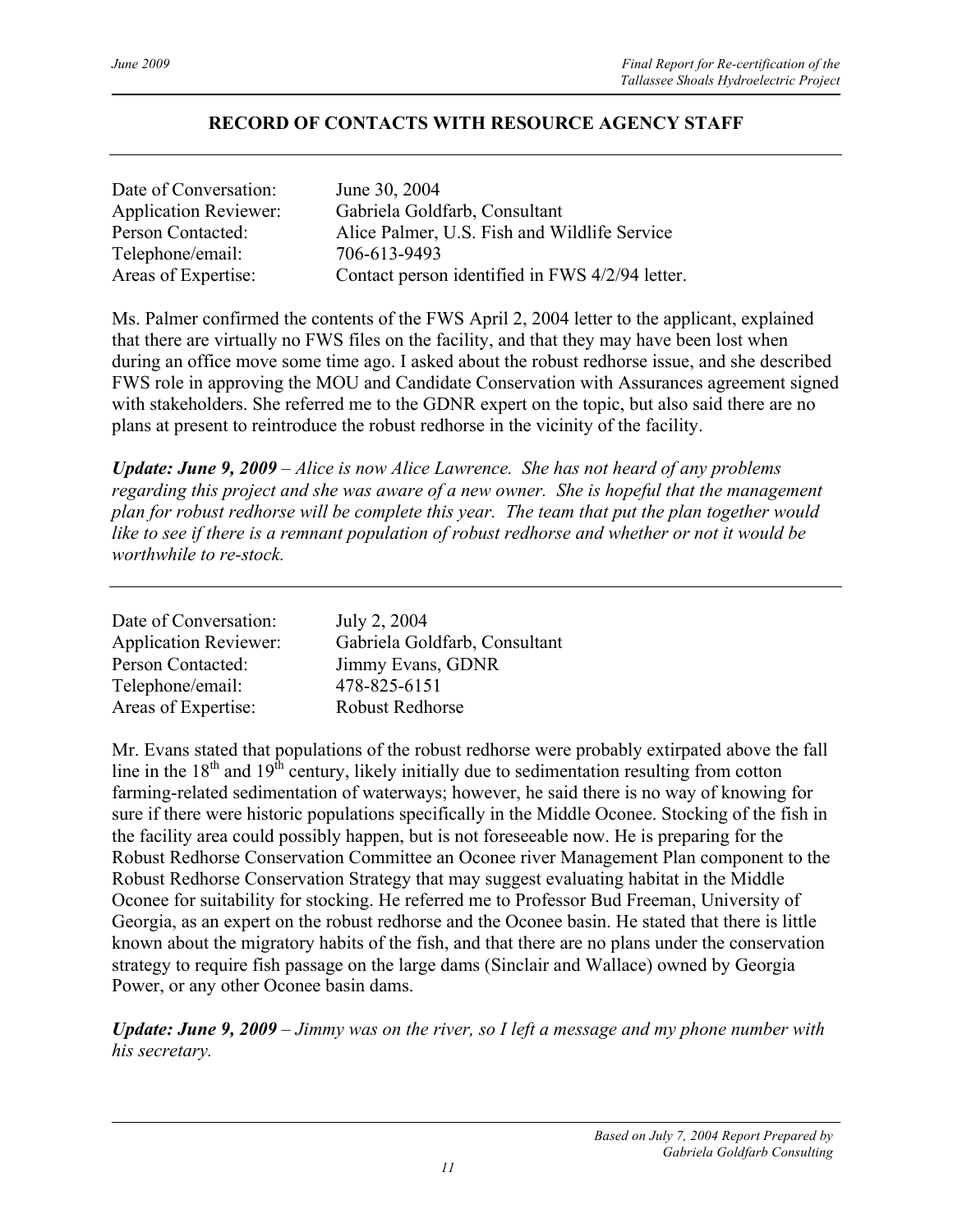*Update: June 10, 2009 – I spoke with Jimmy and most of our conversation was about the Robust redhorse and efforts to reestablish populations in several rivers. He verified that because of the large downstream dams (Sinclair and Wallace), fish like American shad would require major fish passage construction at both Sinclair and Wallace, but at this time fish passage did not seem imminent for those species. The redhorse Management Plan is about "95% Complete" according to Jimmy. The Plan has objectives regarding their restoration efforts of the robust redhorse one of which is a stocking program that would put ready to spawn adults from other rivers in the stretch of river between Tallassee Shoals and the next downstream dam. Should the stocking program be successful, it is possible that there would be fish passage requirements. Iasked Jimmy if that would be likely to occur in the next 5 years. He thought a minute and said that was possible, perhaps not plausible. He felt it would be a good idea to have the Applicant check in with the GDNR, specifically with Jimmy, as they had done over the last five years. I said that I would recommend continuing the condition that the Board had required during the initial certification application.*

| Date of Conversation:        | July 2, 2004                        |
|------------------------------|-------------------------------------|
| <b>Application Reviewer:</b> | Gabriela Goldfarb, Consultant       |
| Person Contacted:            | Robert (Bob) Davis, Fall Line Hydro |
| Telephone/email:             | Telephone call.                     |
| Areas of Expertise:          | Facility owner.                     |

Mr. Davis explained in response to my questions that the facility ceased operations in 2000 while under previous ownership due to mechanical problems with the turbines, and that operations may start within the next months or in early 2005. He said the small unit, which is a 100 kw unit used to capture energy from the minimum flow release, is operational. The large unit is still undergoing repairs. He confirmed his intention to comply with the FERC license requirement of 70 cfs minimum bypass flow, and that he has no plans to request a lowering of that amount. He said that to his knowledge there were no historic populations of anadamous/catadromous fish. When asked about the reference in GDNR/Water Protection Branch letter to uncertain downstream impacts on possible future introductions of robust redhorse due to "peaking" (and minimum flows), Davis said he was perplexed about the reference to peaking, since the run of river mode of operation is further guaranteed by the fact that the small reservoir is almost completely silted in, resulting in almost no storage capacity.

| July 2, 2004                            |
|-----------------------------------------|
| Gabriela Goldfarb, Consultant           |
| John Biagi, Asst. Fisheries Chief, GDNR |
| 770-918-6406                            |
| Middle Oconee River fishery issues.     |
|                                         |

I asked him about the American eel. He said that the two large hydro projects (Sinclair and Wallace) on the Oconee river below the project were responsible for blocking passage of this species. He said he believes the American eel would be able to get over a small dam the size of the Tallassee Shoals project because they are able to pass a larger dam that has similar habitat in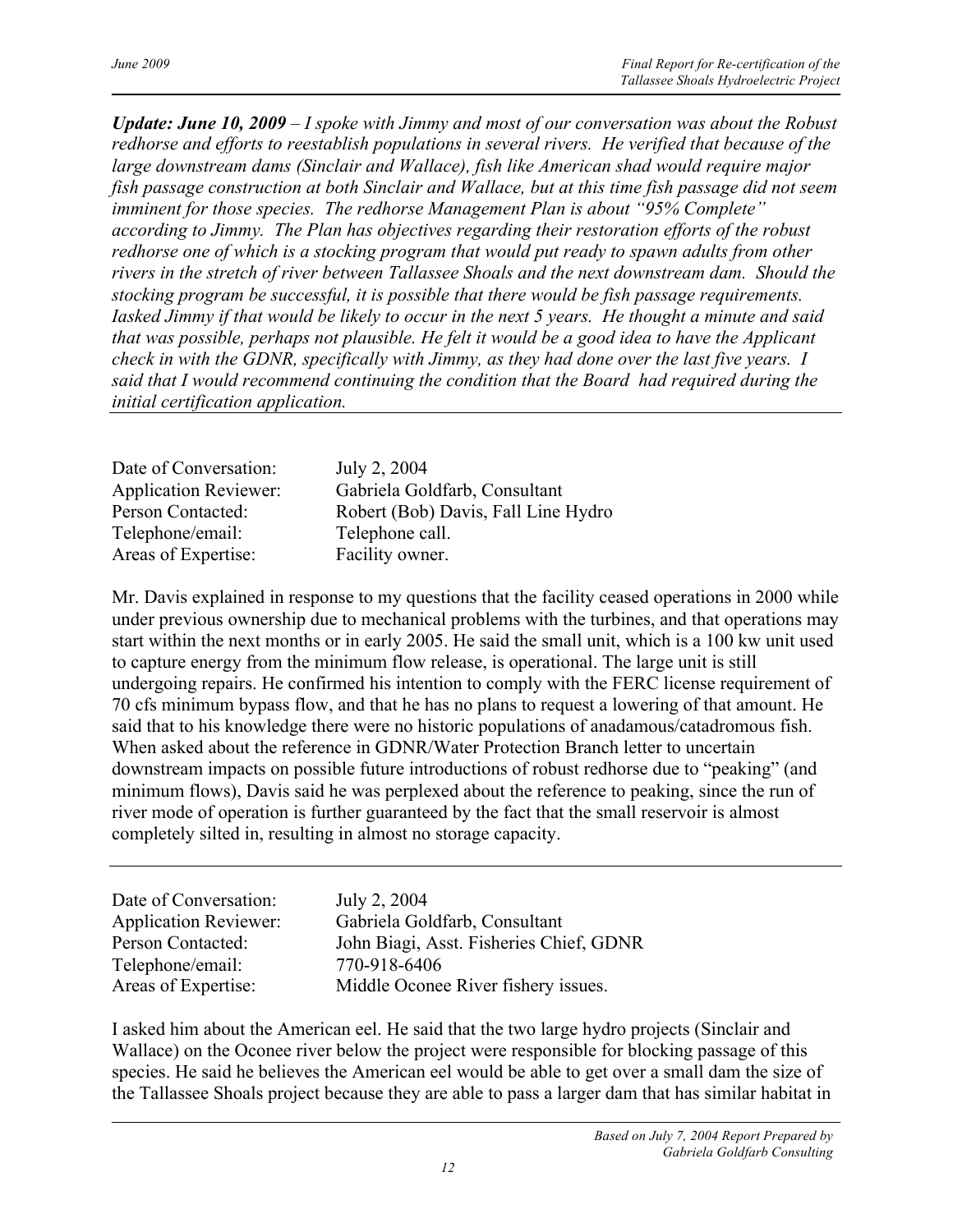another drainage. He did not think the robust redhorse recovery efforts would impact the project for the foreseeable future. He said he had no concerns with any fishery issues related to the project. He confirmed that the applicant is now in compliance with recreation requirements; there had been a problem with compliance with signage requirements when Fall Line Hydro took ownership in fall, 2003, but that all problems had been resolved. The current fishery consists of sunfish, catfish, and bass.

*Update: June 10, 2009 – Mr. Biagi said that from what he knew not much had changed. He reiterated and confirmed his earlier comments regarding American eel and their ability to get by a Tallassee sized dam without passage. He agreed that it would be a good idea to have the Applicant continue to monitor the Robust redhorse recovery effort. I asked him whether he had had any problems with the owner. He said no, but there had been an issue concerning access and signage. He said he would check with his field staff and get back to me by e-mail. He was not aware that there was a new owner of the Tallassee Shoals Project.* 

*Update: June 11, 2009 – John sent me the following email: "…we are investigating a public access signage issue at the subject project. I expect to be able to provide a final recommendation to you by the end of next week."*

*Update: June15, 2009 – John sent the following email:* 

*"Fred, See details of our discussions with Tallassee Shoals Hydro project owners below.[email note from Chris Canalos, GIS Specialist, Georgia DNR Nongame Conservation Section] Looks like the owners are willing to address signage issues that address public access. Therefore, we have no outstanding issues with fish passage or public access at the facility. Thanks for the opportunity to provide input.*

*John - I met with both members of Tallassee LLC, owners of the Tallassee Shoals hydroelectric facility (Nancy Stangle and Walt Puryear) this morning on site. An agreement was reached to 1) move the sign that is near the plant and behind a gate closer to Tallassee Road so that the public wouldn't have to drive through a gate to the plant to see the sign and 2) place signage at the small parking lot adjacent to the access easement notifying the public that this is where the access is and to respect the neighboring private property. This latter sign would also make note that the access from the parking lot down to the river is pedestrian, not vehicular.* 

*Nancy and Walt were very helpful in quickly settling this matter and I suggest informing the Institute that the public access requirements of the FERC license are being met. It is up to the Institute, but recertification probably could be granted based on this morning's discussion. If photographs of the installed signage are needed prior to recertification, that can be provided after installation, but I'm of the opinion that they will follow through quickly and the recertification shouldn't be held up. Access to fishing in the Middle Oconee River below the project site will be enhanced by the actions of these new owners who take the requirement of public access at the site seriously."*